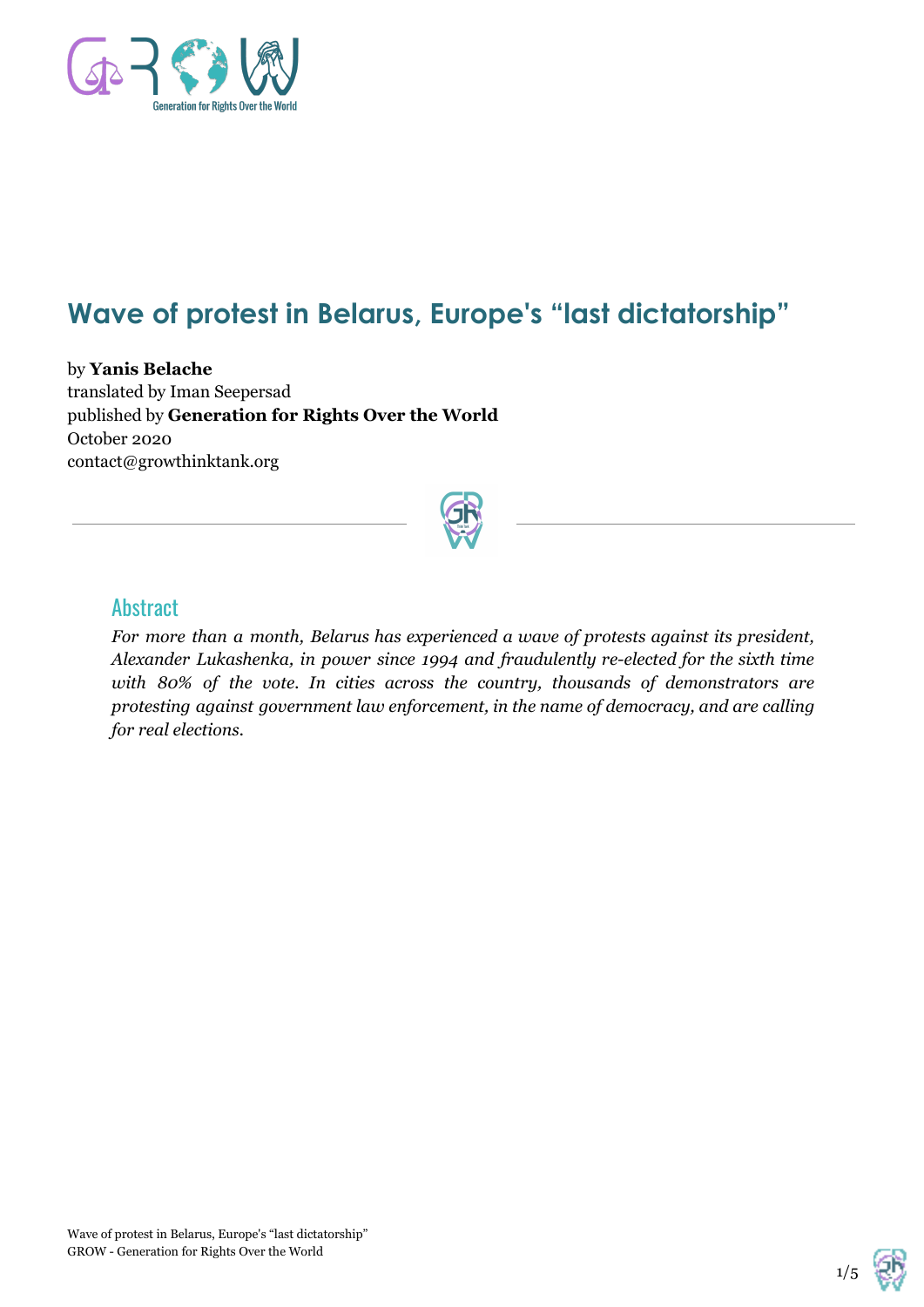

The Republic of Belarus is a country in Eastern Europe. As a former member of the USSR, the country became independent in 1991, in the hope of joining the club of democratic countries. But today, Belarus is known to be "Europe's last dictatorship". Indeed, Belarus is as of now the only country in Europe, and in the former Soviet Union, to carry out death penalty. In addition, many NGOs, such as Amnesty International and Oxfam, denounce the strong discrimination to which minority groups, such as the Roma community and LGBTQIA + people, are exposed. However, every five years, presidential elections are held there, the most recent of which took place on August 9, 2020. This is the sixth election in the country's history. Among the previous ones, only the 1994 elections were deemed free and democratic, those of 2001, 2006, 2010<sup>2</sup> and 2015 having been marred by electoral fraud and government repression.

In early May 2020, when the elections were announced, Belarusians expected the 2015 election scenario to happen again. That year, Alexander Lukashenka, in power in Belarus since 1994, ran against a number of little-known opponents who posed no threats to his re-election.

However, in the last election, a wave of candidates from outside the established opposition, which is mostly limited to identity politics and aims to culturally draw closer to Russia and move away from the Western world, upsets the debates and puts Lukashenka in difficulty. These new figures are banker Viktar Babaryka, YouTube blogger Siarhei Tsikhanouski and ex-diplomat Valery Tsapkala. These three candidates were ultimately all eliminated from the race by the state's repressive machinery. Babaryka and Tsikhanouski were arrested on questionable charges. As for Tsapkala, the Central Election Commission announced on June 30, 2020 that of the 160,000 signatures collected by the candidate, 70,000 were not admissible, yet a minimum of 100,000 signatures is required to participate in the election. Thus, the three main competitors of Alexander Lukashenka were ultimately not registered as official candidates. However, this is a violation of the first article of the UN Charter of Human Rights and Elections, regarding the holding of democratic elections<sup>3</sup>.

However, an unexpected turnaround changed the course of things: Sviatlana Tsikhanouskaya, the wife of the detained blogger, decided to run for president in place of her husband and was ultimately registered as a candidate. Indeed, because of the prevalent sexism in Belarus, many did not expect that a woman, much less a housewife, could pose a real challenge to the incumbent president in this election. On July 14, 2020, the Central Election Commission registered Sviatlana Tsikhanouskaïa among the five candidates for the presidency. Two days later, Sviatlana Tsikhanouskaïa joined forces with campaign supporters from Babaryka and Tsapkala. On social media, many Belarusians were quick to respond to Tsikhanouskaya's candidacy - and her openly feminist campaign, accompanied by other female politicians.

2/5

<sup>&</sup>lt;sup>1</sup> According to political journalist Ariane Nicolas.

<sup>&</sup>lt;sup>2</sup> The ballot was to take place no later than March 2011, i.e. five years after the 2006 elections were held. But an extraordinary session of the National Assembly (*Palata pretsaviteley*), on September 14, 2010, took place. advance the date to promote the election of the outgoing president. Alexander Lukashenko was proclaimed the winner with 79.65% of the vote. These official results were contested by the opposition.

<sup>&</sup>lt;sup>3</sup> "Truly democratic elections expressing the will of the people are essential for establishing the legitimate authority of *governments and the promotion and protection of human rights."*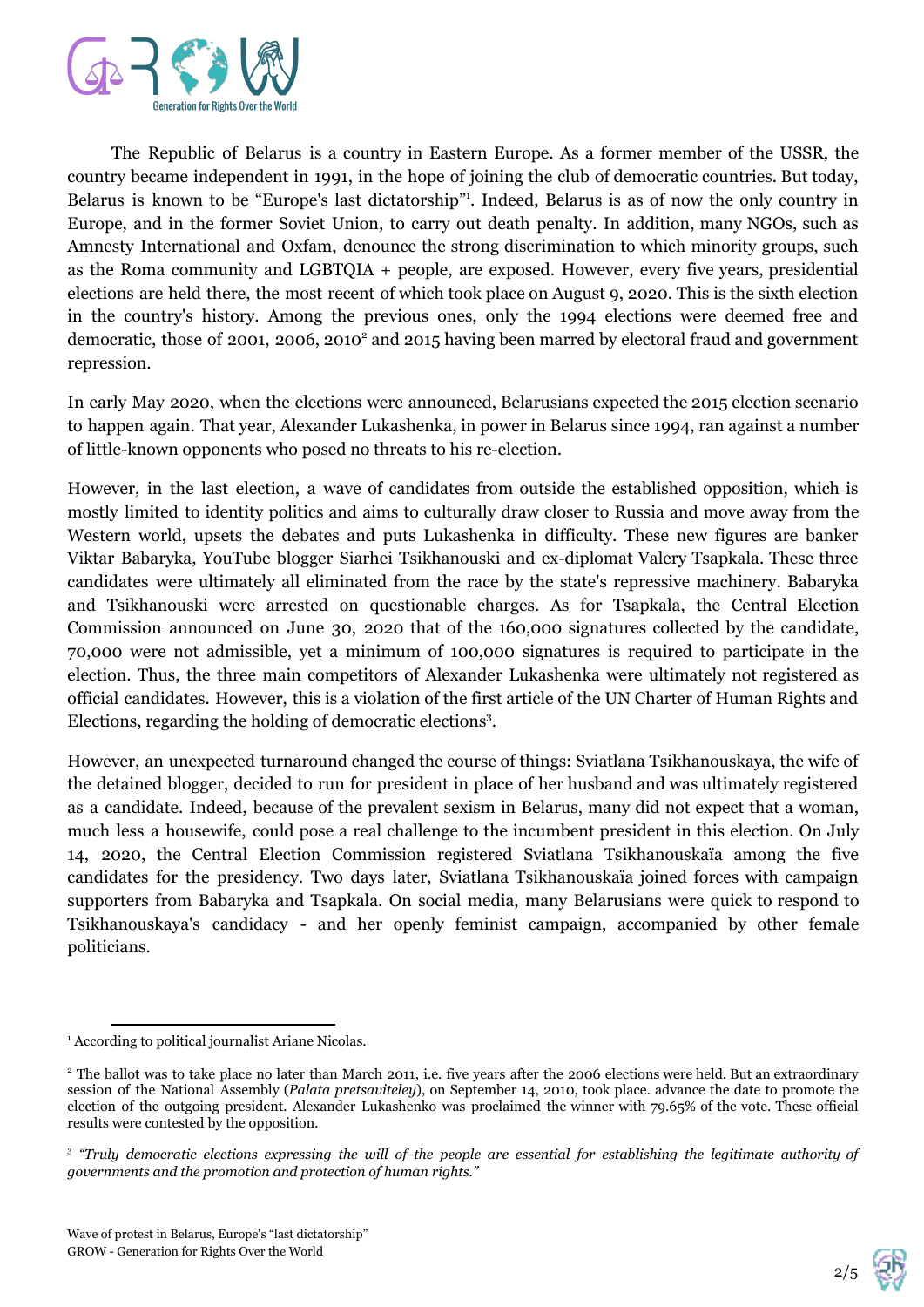

At the end of July 2020, Sviatlana Tsikhanouskaya and her team toured Belarus, gathering a massive crowd of supporters - up to 70,000 in Minsk and up to 20,000 in regional cities. This is an unprecedented level of political mobilization in Belarus over the past decades.

Sviatlana Tsikhanouskaïa's electoral program essentially focuses on three points: freeing all political prisoners; holding a referendum on the return to the 1994 Constitution that would bring back the checks and balances to the political system; and hold a new presidential election within six months.

The Belarusian authorities resorted to the usual tactics: they disrupted the events of Sviatlana Tsikhanouskaya's campaign, arrested protesters, and declared the 41.7% turnout in the five days of early voting (a method of rigging in order to discourage the opposition voter from going to vote). Political opinion polls are prohibited in Belarus, so it is impossible to know the electoral sentiment. But based on widespread enthusiasm for candidate Tsikhanouskaya, it appears that incumbent President Lukachenka would not get more than 20-25% of the vote, if not less, mainly from loyalists and the Siloviki (military). In a free and fair election, Svyatlana Tsikhanouskaya would likely win, making her the first female ruler of her country. However, following the results announced by the Central Election Commission, Alexander Lukashenka was declared the winner of the election with almost 80% of the votes. The European Union did not recognize Lukashenka's re-election, deeming it fraudulent. On the other hand, countries such as Russia or China recognized this re-election.

In reaction to this fraudulent election, thousands of people gathered in various towns across the country in peaceful protests, encouraged by numerous non-governmental human rights organizations, such as Amnesty International. In order to limit these groupings, the Belarusian government has restricted Internet use across the country, blaming Western states<sup>4</sup>. Indeed, it was thanks to social networks that Belarusians kept abreast of the places of protests against the ruling power. Belarusian police, meanwhile, continues to use tear gas canisters, rubber bullets and batons to separate crowds of protesters.

On his Twitter account, Belarusian journalist and analyst Franak Viacorka denounces police violence and the abuse of the use of force by government-sent soldiers. Many of its leaders and foreign representatives have condemned these practices that go against human rights. "We are on the side of the demonstrators", said Angela Merkel, Chancellor of Germany<sup>5</sup>. Many protesters and opponents of Lukashenka's re-election were arrested and forcibly held in cells for a few days. However, the arrest of political opponents is also a violation of article 18 of the European Convention on Human Rights (ECHR)<sup>6</sup>. It is also interesting to note that Belarus is the only country on the European continent not to be a signatory to the ECHR.

Since the re-election of Alexander Lukashenka, Belarusian opposition leader Svetlana Tikhanovskaya has gone into exile in Vilnius, Lithuania, as a political refugee, in order to escape abuses by the Lukashenka government. Since the fall of the USSR in 1991, the country has never seen such large demonstrations involving so many Belarusians. For many of them, this wave of opposition to the order in force since 1994



<sup>4</sup> Access to several media sites close to the opposition, those of some NGOs, social networks and the electoral commission were blocked.

<sup>5</sup> Angela Merkel spoke on Wednesday August 19, 2020 from Berlin to express her support for the protests that took place in Belarus following the re-election of Alexander Lukashenka.

<sup>6</sup> Article 18 provides that any limitation of rights (such as imprisonment or arrest) provided for by the ECHR can only be used for the purpose for which it was defined. However, political arrest is not included, and is even a violation of Article 9 of the ECHR on the freedom of thought.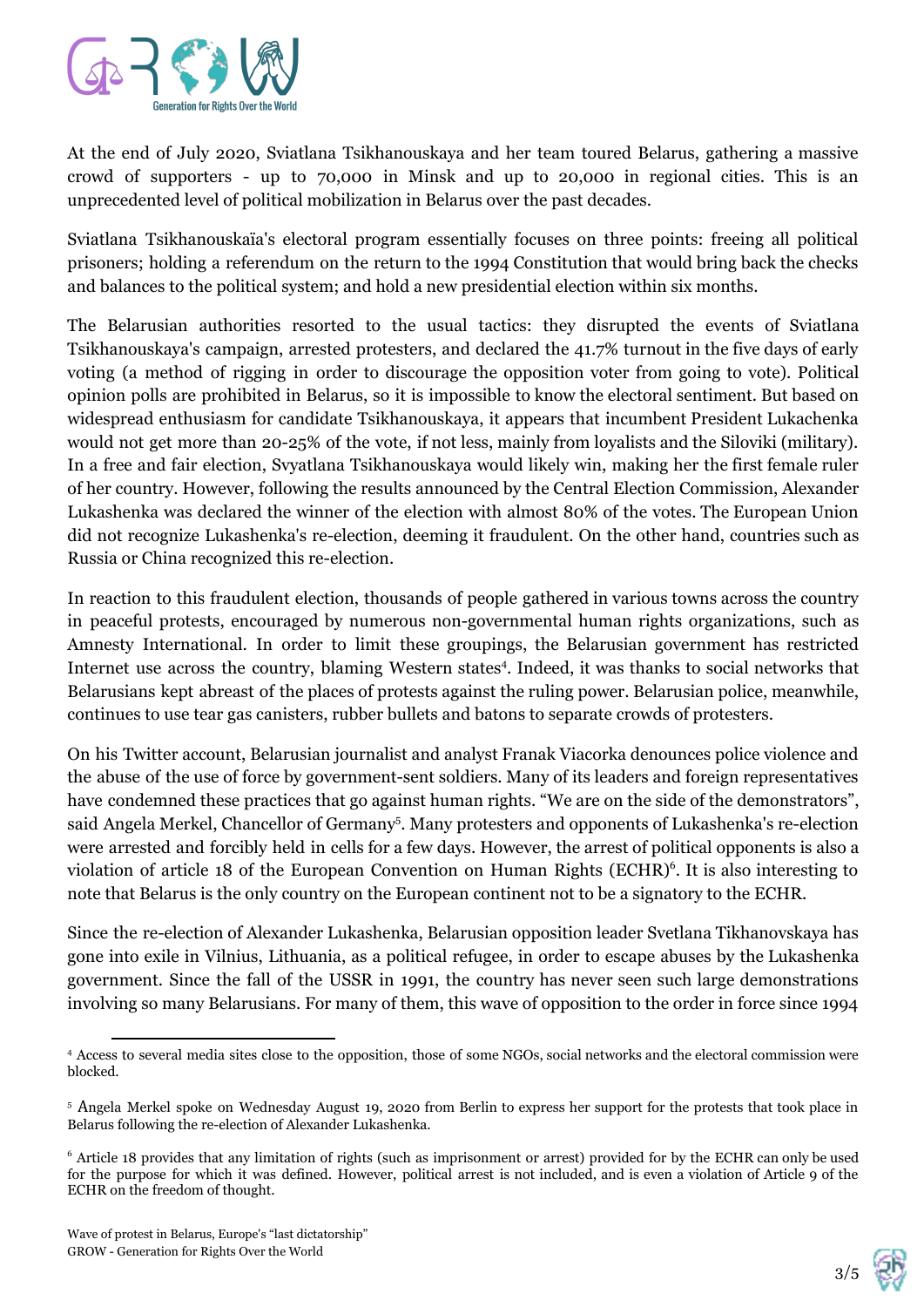

marks the approach of the end of an era of corruption and despotism, and especially the end of the last dictatorship in Europe.